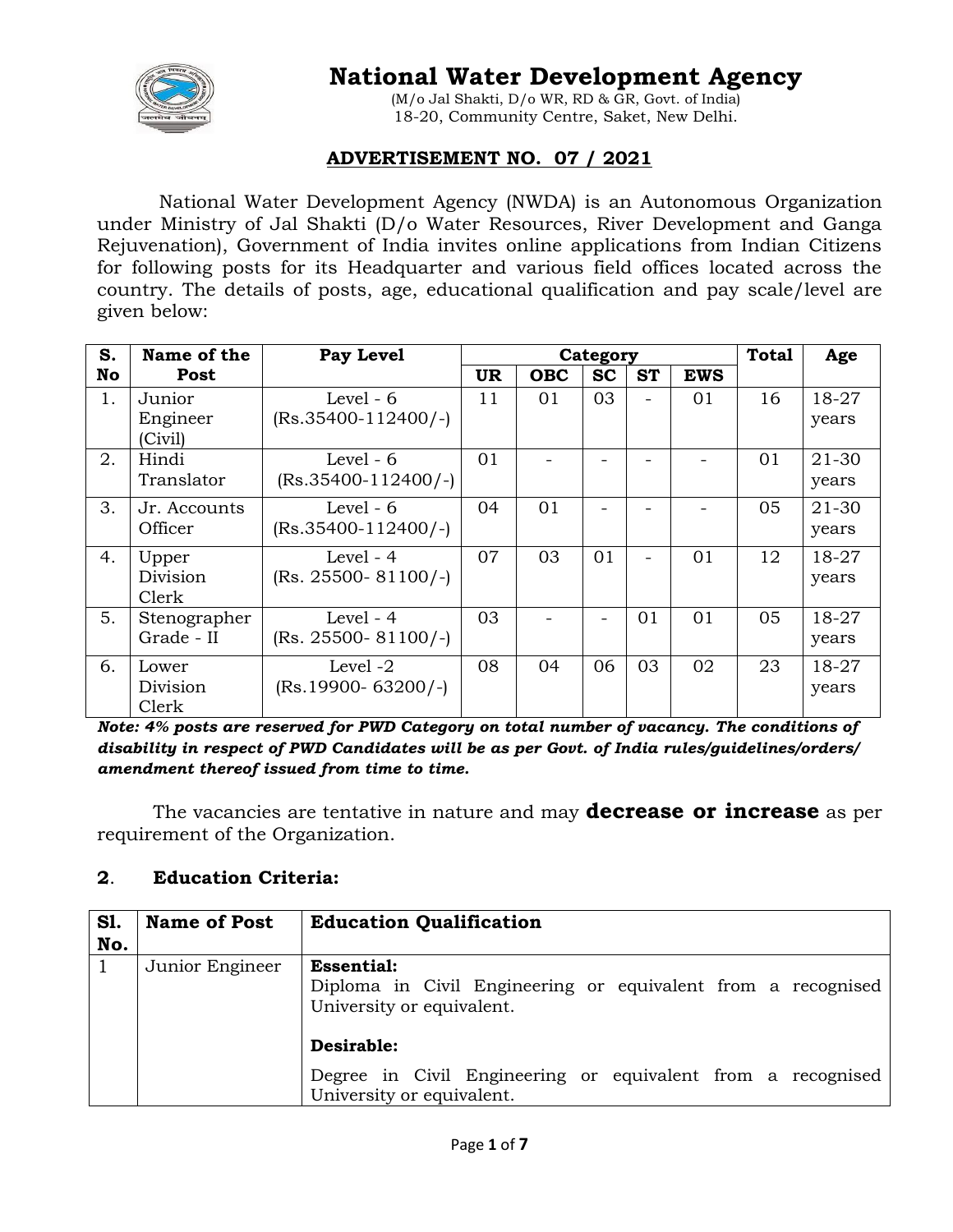| $\overline{2}$ | Hindi Translator           | Master's degree of a recognized University in Hindi with English as<br>a compulsory or elective subject or as the medium of examination<br>at the degree level;                                                                                                                            |
|----------------|----------------------------|--------------------------------------------------------------------------------------------------------------------------------------------------------------------------------------------------------------------------------------------------------------------------------------------|
|                |                            | <b>OR</b><br>Master's degree of a recognized University in English with Hindi as<br>a compulsory or elective subject or as the medium of examination<br>at the degree level;                                                                                                               |
|                |                            | <b>OR</b><br>Master's degree of a recognized University in any subject other than<br>Hindi or English, with Hindi medium and English as a compulsory<br>or elective subject or as the medium of a examination at the degree<br>level;                                                      |
|                |                            | <b>OR</b>                                                                                                                                                                                                                                                                                  |
|                |                            | Master's degree of a recognized University in any subject other than<br>Hindi or English, with English medium and Hindi as a compulsory<br>or elective subject or as the medium of a examination at the degree<br>level;                                                                   |
|                |                            | 0R                                                                                                                                                                                                                                                                                         |
|                |                            | Master's Degree of a recognized University in any subject other than<br>Hindi or English, with Hindi and English as compulsory or elective<br>subjects or either of the two as a medium of examination and the<br>other as a compulsory or elective subject at degree level;<br><b>AND</b> |
|                |                            | Recognized Diploma or Certificate course in translation from Hindi                                                                                                                                                                                                                         |
|                |                            | to English & vice versa or two years' experience of translation work<br>from Hindi to English and vice versa in Central or State<br>Government office, including Government of India Undertaking.                                                                                          |
| 3              | Junior Accounts            | <b>Essential:</b>                                                                                                                                                                                                                                                                          |
|                | Officer                    | i) Degree in Commerce from a recognized University/Institute.<br>ii) Three year experience in Cash and Accounts in a Government<br>Office/PSU/Autonomous Body/ Statutory Body.                                                                                                             |
|                |                            | Desirable:                                                                                                                                                                                                                                                                                 |
|                |                            | Candidates having CA/ICWAI/Company Secretary will be preferred.                                                                                                                                                                                                                            |
| 4              | Division<br>Upper<br>Clerk | <b>Essential:</b><br>Degree of a recognized University.                                                                                                                                                                                                                                    |
|                |                            | Desirable:                                                                                                                                                                                                                                                                                 |
|                |                            | Knowledge of Computer operating systems, MS Word, Office, Excel,<br>Power Point &Internet.                                                                                                                                                                                                 |
| 5              | Stenographer               | <b>Essential:</b>                                                                                                                                                                                                                                                                          |
|                | Grade - II                 | 12th Class passed from a recognized Board/University.                                                                                                                                                                                                                                      |
|                |                            |                                                                                                                                                                                                                                                                                            |
|                |                            | Skill(Shorthand) Test (on Computer) at the speed of 80 wpm.                                                                                                                                                                                                                                |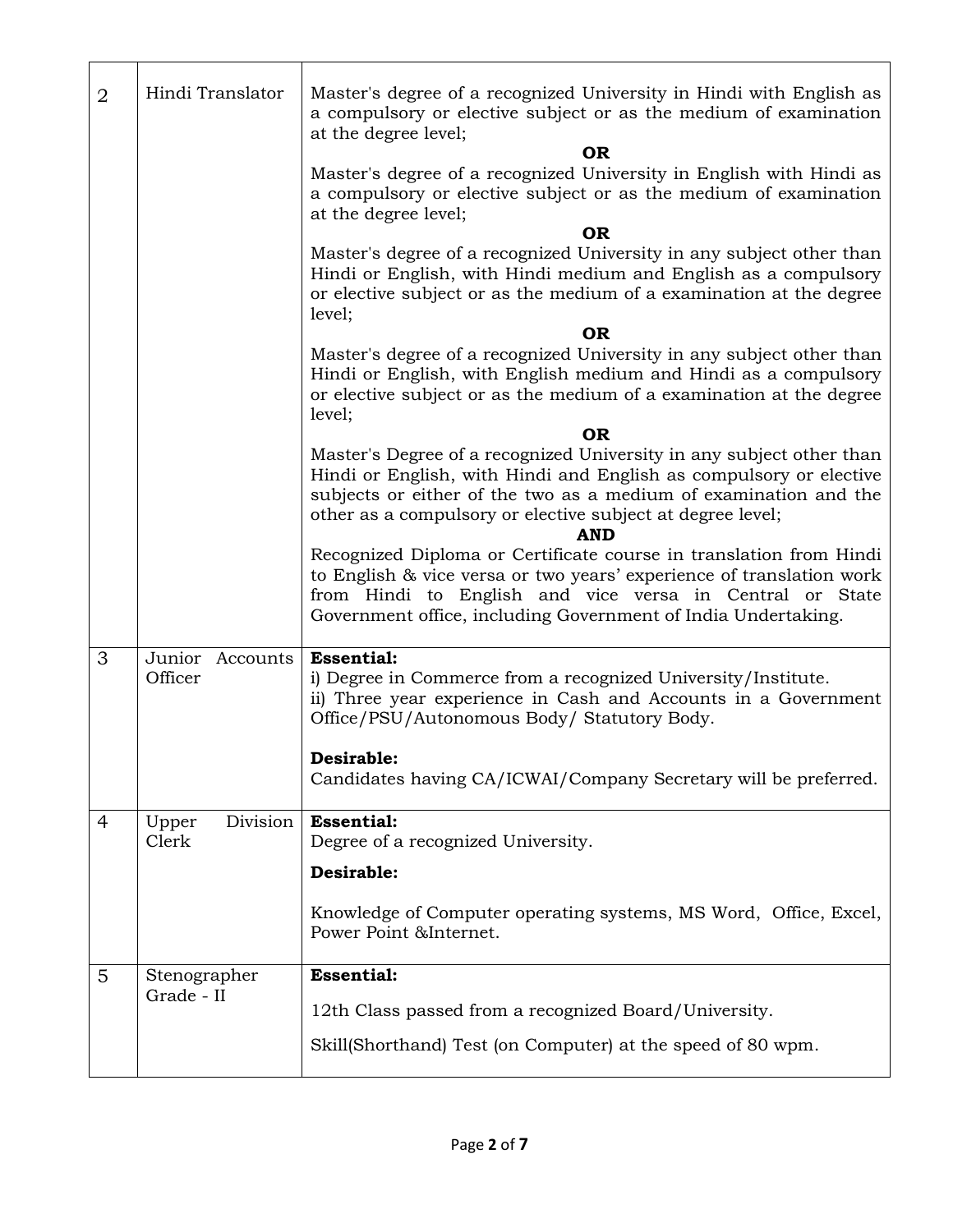| -6 | Lower<br>Clerk | Division   i) 12th Class passed from a recognized Board; and<br>ii) A typing speed of 35 w.p.m. in English or 30 w.p.m. in Hindi on<br>computer. |
|----|----------------|--------------------------------------------------------------------------------------------------------------------------------------------------|
|    |                | Desirable:                                                                                                                                       |
|    |                | Knowledge of Computer operating systems, MS Word, Office, Excel,<br>Power Point & Internet.                                                      |

#### **3. Important Dates**

| (i)   | Commencement of online registration on website<br>10.05.2021 |                                    |  |  |
|-------|--------------------------------------------------------------|------------------------------------|--|--|
| (ii)  | Last date of submission of online application                | 25.06.2021                         |  |  |
| (iii) | <b>Conduct of CBT (Computer Based Test)</b>                  | notified later<br>Will<br>be<br>on |  |  |
|       |                                                              | website.                           |  |  |

## **4. Application Processing Fee**

An Application Processing Fee of **Rs.840/-** (Rupees Eight Hundred and Forty only) for General & OBC category and **Rs.500/-** (Rupees Five Hundred only) for SC, ST, Women, EWS and PWD category is payable through payment gateway. The application processing fee shall not be accepted in any other form. Fees once paid shall NOT be refunded under any circumstances nor can it be held in reserve for any other examination or selection.

## **5. Age Relaxation in respect of Direct Recruitment**

The applicant should not exceed age limit indicated above, as on the last date of receipt of application. However, this age is relaxable as per Govt. of India standing instructions for the following categories.

| Sl.No. | Category                                                    | <b>Age-Relaxation</b>                                                                            |  |
|--------|-------------------------------------------------------------|--------------------------------------------------------------------------------------------------|--|
| (i)    | For SC/ST candidates                                        | 5 years                                                                                          |  |
| (ii)   | OBC candidates                                              | 3 years                                                                                          |  |
| (iii)  | Physically Handicapped                                      | 10 years<br>(15 years for SC/ST candidates and 13 years for OBC)                                 |  |
| (iv)   | Ex-serviceman                                               | Service rendered in Army/Navy/Air Force plus 3 years                                             |  |
| (v)    | Government employees<br>including Departmental<br>candidate | <b>5 years</b> for Jr. Engineer, Hindi Translator and Jr.<br>(i)<br>Accounts Officer.            |  |
|        |                                                             | (ii) Upto 40 years for UDC, Stenographer Gr-II and<br><b>LDC</b>                                 |  |
|        |                                                             | (Minimum 3 years service has been rendered in<br><b>Government Department/Autonomous Bodies)</b> |  |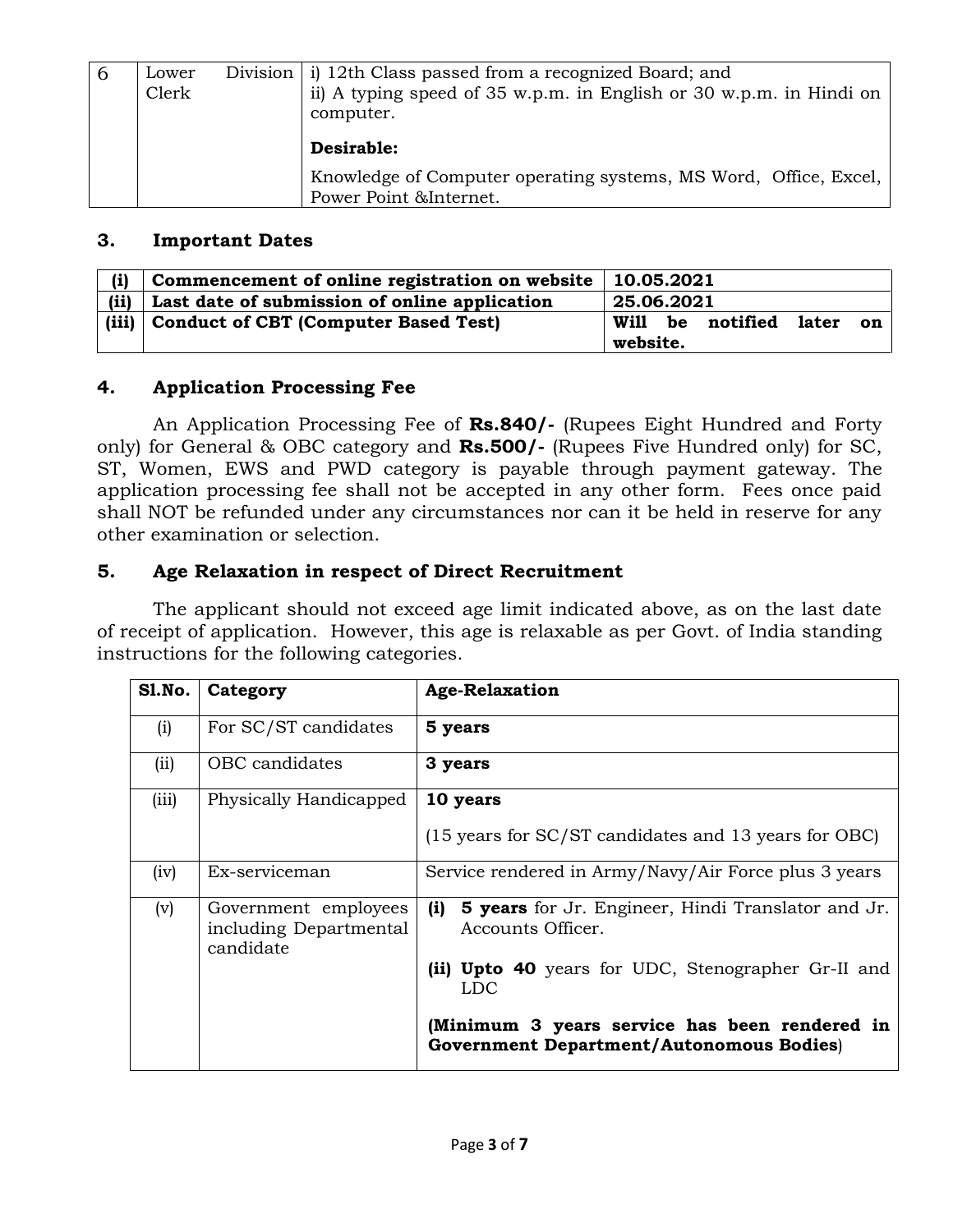## **6. Selection Criteria**

- (i) For the posts of Junior Engineer, Hindi Translator, Junior Accounts Officer and UDC the selection will be made through a competitive Computer Based online Test.
- (ii) For the posts of Stenographer Gr-II and LDC the selection will be made through a competitive Computer Based online Test and Skill Test (Shorthand/Typing)
- (iii) Qualified candidates in online examination test on merit basis will be called for Shorthand/Typing Test (Qualifying only) for post mentioned at Sl. No.5 & 6. Typing Test will be conducted in English or Hindi on computer only.

# **7. How to Apply**

- (i) The candidates applying for the above-mentioned posts should go through detailed advertisement before applying for any post and ensure that they fulfill the eligibility criteria as laid down in the advertisement for that post. Concealing of information or furnishing false information will lead to rejection of the candidature at any stage of the recruitment. The NWDA reserves the right to reject any application without assigning any reason whatsoever.
- (ii) Date of Online Test will be communicated to the eligible candidates through Call Letters and no enquiry in this regard will be entertained. Candidates are advised to visit NWDA website and their registered E-mail ID from timeto-time for getting latest information regarding recruitment process.
- (iii) Fee once paid shall not be refunded under any circumstances nor can the fee be held in reserve for any other examination or selection. Candidates are required to verify their eligibility before paying the examination fee.
- (iv) Candidates applying for more than one post should apply separately for each post and submitted fee for each post.
- (v) Candidates should have valid personal E-mail ID. It should be kept active during the currency of this recruitment process. The candidates are requested to check regularly their E-mail/NWDA's website for any communication from NWDA.
- (vi) Before registering / submitting applications on the website, the candidate must possess the following:
	- a. Valid E-mail id: The E-mail ID entered in the online application form should remain active until the recruitment process is completed. No change in E-mail ID will be allowed once registered. All correspondence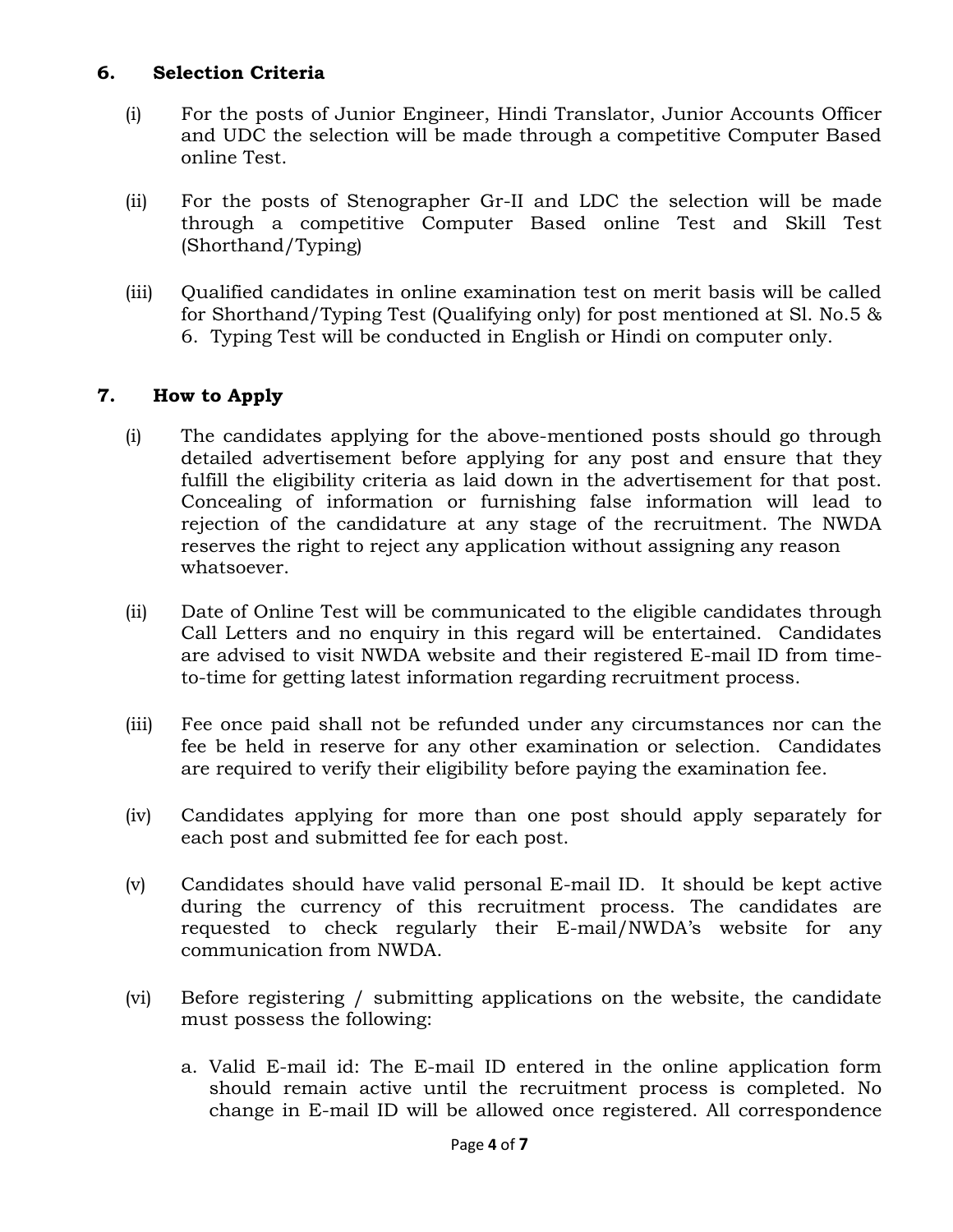regarding this recruitment shall be made on the registered E-mail ID including Admit card for On-line examination and Call Letter for Documents verification, if shortlisted.

- b. Scanned copy of latest passport size colored photograph (not more than 03 months old) and scanned signature in digital format for uploading in the application.
- c. All relevant documents/details relating to eligibility criteria viz Educational Qualification, Caste Certificate [SC/ST/OBC(NCL)/EWS], Experience Certificate and Disability Certificate.
- d. A facility to take print out of the Registration Slip.

## **8. Action Against Misconduct:**

- 1. Candidates are advised to furnish correct information and should not provide any documents/information that are false, tampered, fabricated or should not suppress any material information while filling up the "on-line" application.
- 2. At any stage of recruitment or later, if a candidate is found guilty of any misconduct such as impersonating or procuring impersonation by any person; or Resorting to any irregular means in connection with his / her candidature during selection process; or Canvassing in any form/ Using undue influence for his/her candidature by any means; or submitting of false certificates / documents / information or suppressing any information at any stage; or giving wrong information regarding his / her category (SC / ST / OBC (NCL) /EWS/ PWD/Ex-Servicemen) while appearing in the examination or thereafter; his / her candidature will be summarily rejected and will be terminated from service, apart from initiating any other action or taking legal recourse as deemed fit.

# **GENRAL INSTRUCTIONS TO THE CANDIDATES**

- (i) The candidate must be citizen of India.
- (ii) Eligible and desirous candidates may apply through **online mode** only up to **Midnight, 25.06.2021** by visiting the NWDA's web site **[www.nwda.gov.in](http://www.nwda.gov.in/)** . Do not send any printout of filled-in application or other documents to the organization. Candidates have to make sure that they are fully eligible for the post they are applying for and the original certificates/documents in support of the information furnished in the online application form are to be provided at a later stage of recruitment process. No deviation, whatsoever, from the filled-in details will be entertained under any circumstances.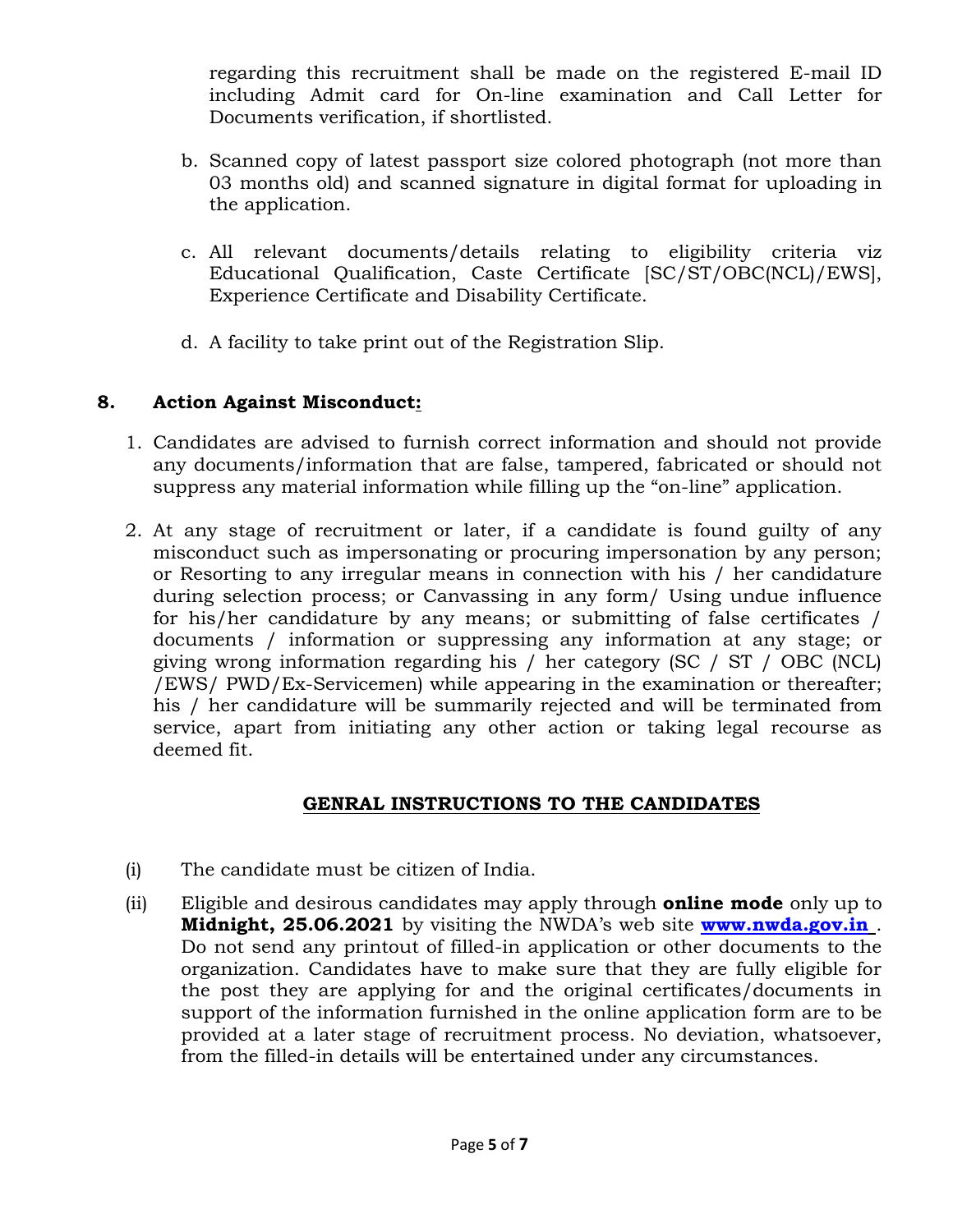- (iii) The candidates are advised to correctly choose the post to which they intend to apply as they may be eligible for more than one post. If a candidate applies for more than one post, he/she will have to fill separate application and submit application processing fee for each of the applied post.
- (iv) Candidates are advised to fill the information carefully in the online application form. Organization will neither be responsible for any wrong information furnished nor accept any subsequent requests for making any corrections by the candidate(s). The candidate(s) shall be solely responsible for the information filled in the online application form. No change/deviation, whatsoever, will be entertained.
- (v) Incomplete application/partially filled application/application without supporting documents, will summarily be rejected.
- (vi) The Candidates are advised to retain a photocopy of the complete application form, which may be required for future references.
- (vii) NWDA reserves the right not to fill up the post, cancel the Advt. in whole or in part without assigning any reason and its decision in this regard shall be final and binding.
- (viii) Any modification/correction/addition etc., if any related to the Advertisement and /or related to the recruitment process will be uploaded on NWDA website only. No other means of communication will be used for the same. Therefore, the candidates are advised to periodically visit the NWDA website for updates, it any.
- (ix) OBC Candidates who wish to be considered against vacancies reserved or seek age-relaxation must submit requisite certificate from the competent authority, in the prescribed format, whenever such certificates are sought by concerned Regional/Sub-Regional Offices at the time of Document Verification. Please also note that the validity of "Non- Creamy Layer" Certificate should not be older than (01) one year from the date of eligibility criteria. The OBC candidates who belongs to "Creamy Layer" are not entitled for concession admissible to OBC category
- (x) All qualification obtained by the candidates should be from any recognized University/Institution. The NWDA reserves the right to relax any of the qualifications/experience in exceptional cases. Any experience gained after the minimum qualifying degree will only be taken into consideration. The NWDA may verify the antecedents and documents submitted by a candidate during the tenure of his/her service. In case, it is detected that the documents submitted by the candidates are fake or the candidate has a clandestine antecedents/background and has suppressed any information, then his/her service shall be terminated and legal action may also be initiated against such candidates/employees.